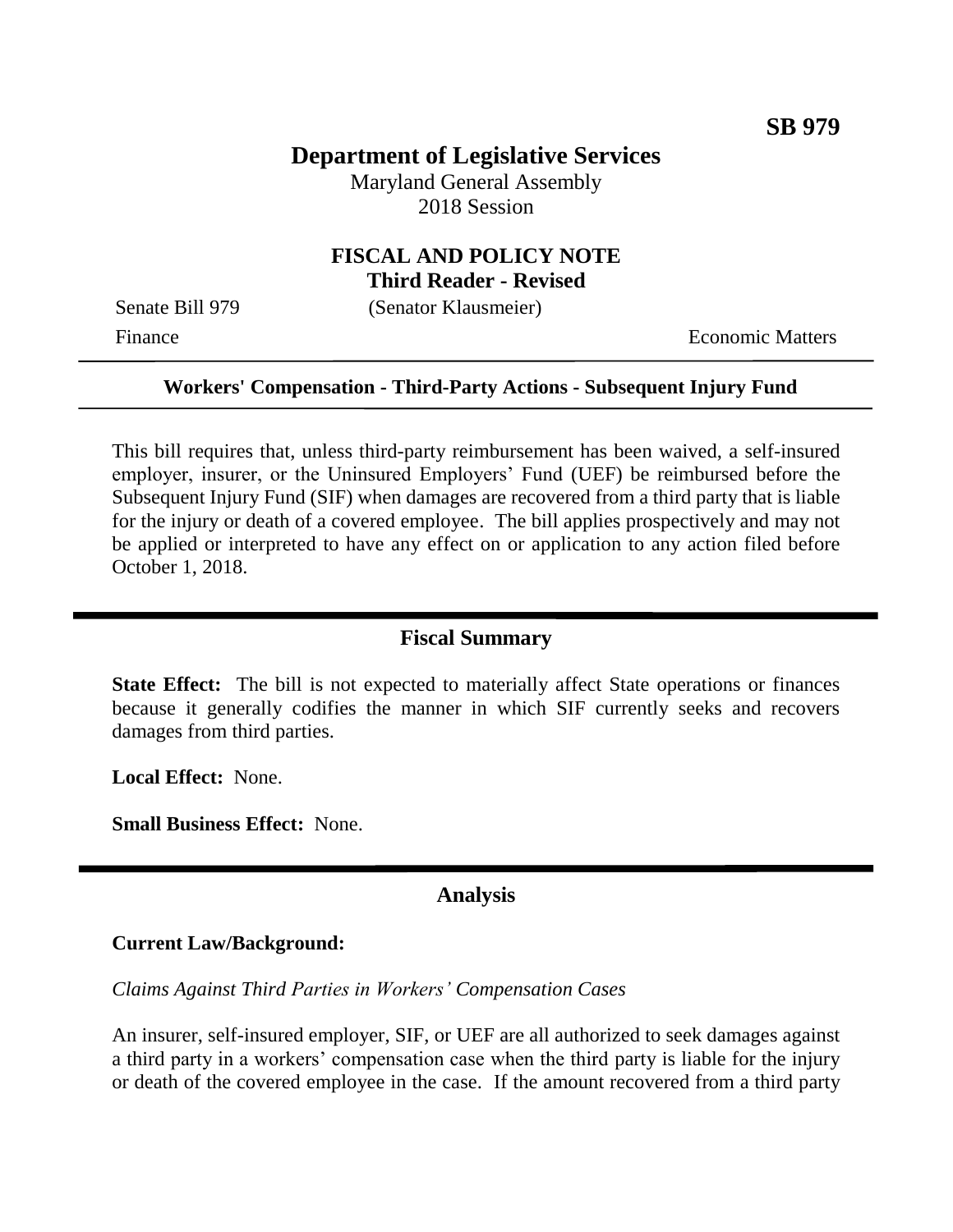is more than the amount paid for the covered employee for compensation, medical services, funeral expenses, or any other purpose, then the actual costs and expenses incurred for the action must be deducted from the excess amount and any remaining amount must be paid to the covered employee or the dependents of the covered employee, as appropriate.

### *Subsequent Injury Fund*

SIF was established in 1957, and it exists to encourage the hiring of workers with preexisting disabilities by assuming the financial responsibility for a worker's preexisting disability in the event that the worker sustains an accidental workplace injury. SIF operates by reviewing and investigating workers' compensation claims when they involve preexisting health conditions. Under these circumstances, employer liability is limited to damages caused by the current injury, and SIF incurs any additional liability from the combined effects of the current and prior injuries.

The Workers' Compensation Commission is statutorily required to impose an assessment of 6.5% payable to SIF against an employer, its insurer, or the Property and Casualty Guaranty Corporation, on all compensation awards for permanent disability or death as well as each amount payable under a settlement agreement approved by the commission. This payment is in addition to any payment of compensation to a covered employee. This is the sole mechanism for funding SIF, and it pays for both workers' compensation claims and SIF administrative costs.

For fiscal 2017, SIF had a year-end fund balance of \$90.7 million. In that same year, SIF collected \$27.6 million in assessments and paid \$19.9 million in benefits. SIF advises that, on average, it receives between \$20,000 and \$30,000 annually in credits from third parties that are liable for the injury or death of a covered employee; however, in fiscal 2017, SIF received \$42,000. In addition, SIF advises that this estimate does not include final compromise and settlement agreement cases involving negotiated waiver of the third-party credit.

# **Additional Information**

**Prior Introductions:** None.

**Cross File:** HB 1500 (Delegate Valderrama) - Economic Matters.

**Information Source(s):** Judiciary (Administrative Office of the Courts); Chesapeake Employers' Insurance Company; Subsequent Injury Fund; Uninsured Employers' Fund; Department of Legislative Services